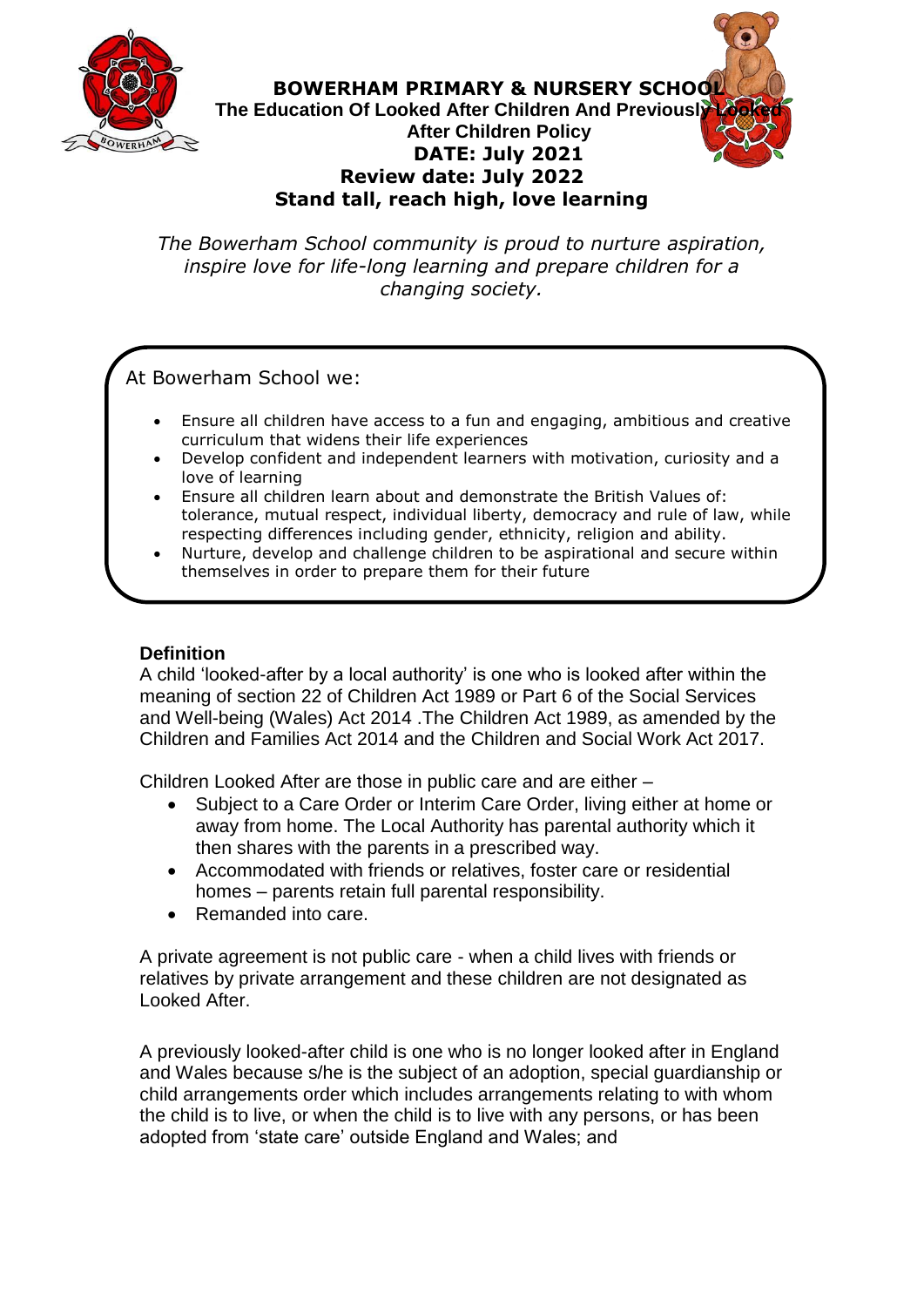A child is in 'state care' outside England and Wales if s/he is in the care of or accommodated by a public authority, a religious organisation or any other organisation the sole or main purpose of which is to benefit society.

#### **Aims**

The school is committed to the concept of the corporate parent for children looked after and will work tirelessly to support children looked after, and from September 2018, previously looked after children to:

- Offer stability, safety, continuity, positive experiences and individual care and attention.
- Develop an attachment aware school and embed strategies to support the impact of trauma on emotional and mental health.
- Enable all children to make good progress in learning.

The school will take account of all related statutory guidance: Promoting the education of looked after and previously looked after children: DFE Feb 2018

Revised Guidance on the Role of the Designated Teacher for looked after children and previously looked after children Feb 2018.

## **Rationale**

- Nationally, the education outcomes at all stages, for Children Looked After and children previously looked after are of concern with a significant gap compared with outcomes for their peers who are not looked after or previously looked after.
- It follows that children and young people who are looked after or previously looked after require additional support and positive discrimination in their favour if this situation is to be improved.

## **ROLES AND PRIORITIES**

## **Governing Body will:**

Ensure there is a designate a member of staff appointed who is a qualified teacher (the designated teacher) as having the responsibility to promote the educational achievement of looked-after children and previously looked after children.

Ensure the designated teacher has appropriate seniority and professional experience to provide leadership, training, information, challenge and advice to others that will influence decisions about the teaching and learning needs of looked-after and previously looked-after children.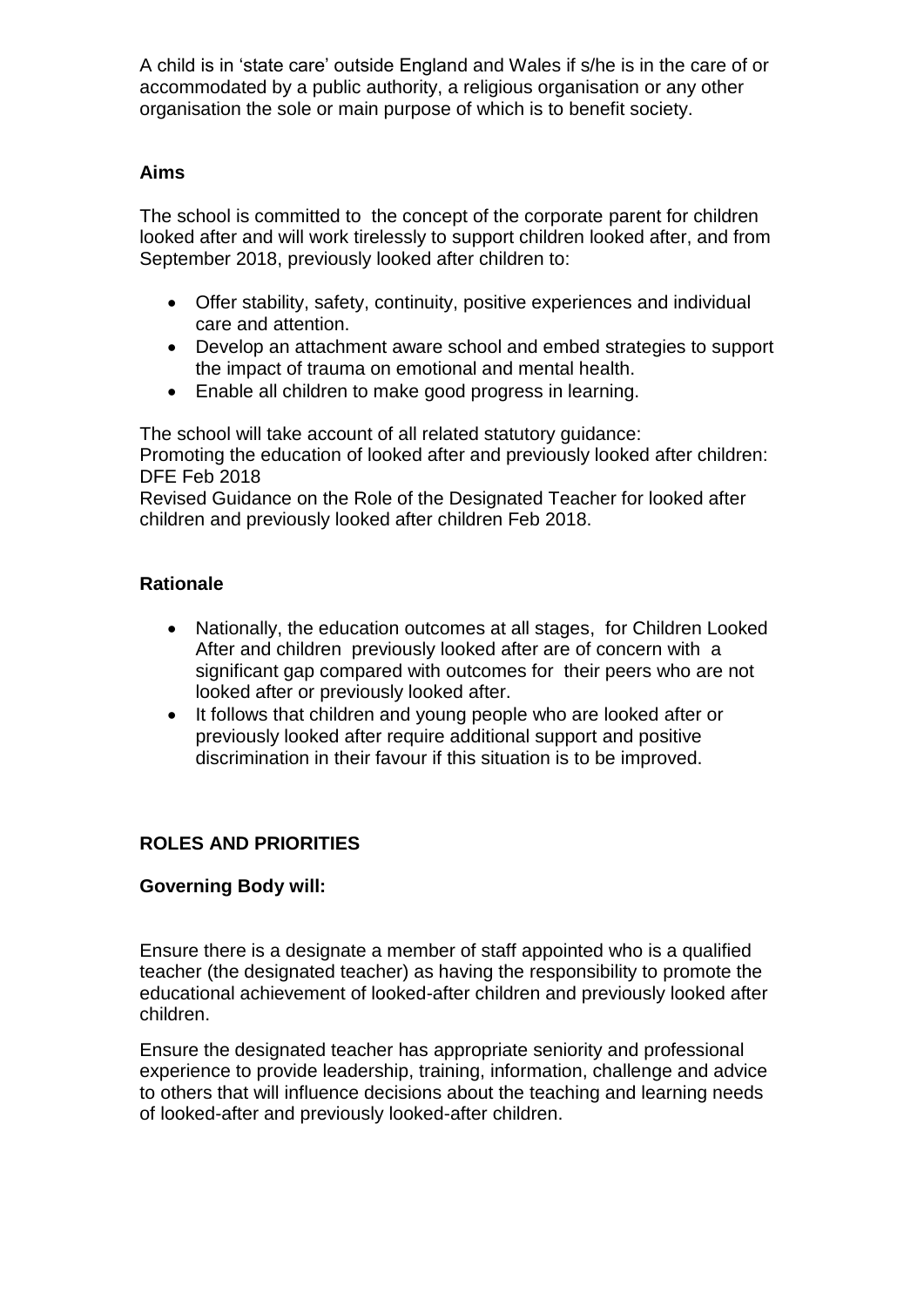Ensure the designated teacher is able to undertake appropriate training to support their role.

Ensure looked after children and previously looked after children are the priority group for admission to the school.

Ensure Pupil Premium Grant+ allocated is used for the benefit of looked after Children and previously looked after children to support progress, attainment, engagement and well-being.

Ensure school policies and approaches appropriately reflect the needs of looked-after and previously looked-after children.

#### **The Headteacher and Leadership team will:**

- Provide an annual report on the provision for, and progress of, Children Looked After and previously looked after children, to the Governing Body.
- Ensure staff are aware that the provision to support Children Looked After and previously looked after children is a key school priority.
- Give the Designated Teacher for Children Looked After and previously looked after children, the time and facilities to carry out his / her job description and to support them at all times in their work.
- Ensure the voice of looked-after and previously looked-after children is a vital part of successfully understanding and meeting their needs.
- Ensure Pupil Premium Grant+ allocated is used for the benefit of looked after Children and previously looked after children to support progress, attainment, engagement and well-being.
- Show a personal interest and involvement in Children Looked after and previously looked after children, in the school.
- Challenge negative stereotypes of Children Looked After and previously looked after children, if they exist ,and to insist on the highest of expectations and especially in terms these cohorts,
- Provide Continuing Professional Development for staff on issues pertaining to Children Looked After and previously looked after children, such as Attachment and Trauma.
- Work in partnership with the Virtual School, Children Social Care and other relevant services to share information and promote progress and achievement.

#### **Designated Teacher**

The school Designated Teacher will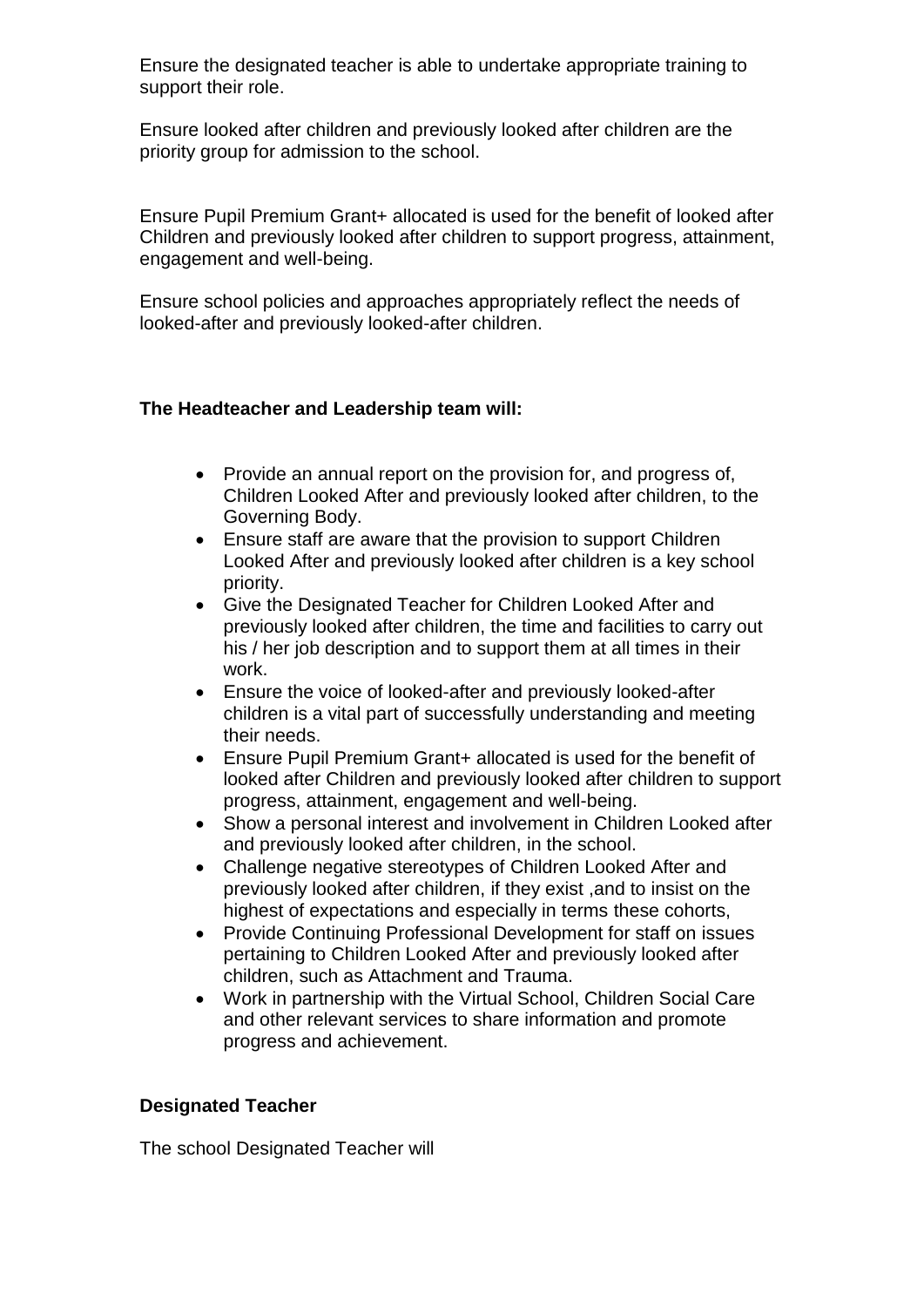- Be a champion for Children Looked After and previously looked after children within the school and ensure that they are receiving special provision.
- Ensure that the Children Looked After and previously looked after children are aware of who the Designated Teacher is, and that the member of staff's role is to support them at school.
- Ensure that teachers who need to know are aware of who Children Looked After and previously looked after children are, and ensure that the staff treat the information confidentially.
- Ensure that any issues regarding a child or young person being in care or previously in care, are treated sensitively by all staff.
- Ensure Children Looked After and children previously looked after receive extra support as necessary and appropriate, with the key aims of helping them achieve their academic potential and further their personal and social development.
- Ensure Pupil Premium Grant+ allocated is used for the benefit of looked after Children and previously looked after children to support progress, attainment, engagement and well-being.
- Ensure Personal Education Plans (PEP) and PEP Reviews occur on time (one review each term) and to play the lead educational role at these PEP meetings. Ensure the pupil, parent and/or carer and Social Worker contribute to, and are involved in, PEP reviews.
- Ensure that all possible is being done to raise the achievement levels of Children Looked After i.e.

- The pupils are following an appropriate curriculum (and in Year 8 or 9 make the best possible option choices);

- The pupils know their targets and get feedback at least termly on how they are improving in relation to these targets and how they can improve and do better;

- The pupils are entered for national assessment tests and public examinations when appropriate.

- The pupils have access to any booster support that is available in the school;

- The pupils have all possible individual assistance in developing their basic literacy, reading and numeracy skills;

- Pupils on the Special Educational Needs register receive all possible support to meet their needs;

- Able pupils have access to the school's Gifted and Talented provision;

- All possible support is given at times of transition (KS1 – KS2, KS2 – KS3, KS3- KS4); or when a home placement move is taking place.

- Ensure that Children Looked After receive a smooth induction into the school, with the obtaining of all relevant past history.
- Keep comprehensive and up to date files on each pupil and to ensure that these are passed on should the student move school.
- Meet with the children regularly to discuss progress and any in school or out of school issues.
- Check with staff on a continuous basis how the pupil are doing and to intervene quickly at the first sign of a problem, e.g. behaviour issues, poor effort etc.
- Monitor attendance on a weekly basis.
- In secondary schools to ensure that:-